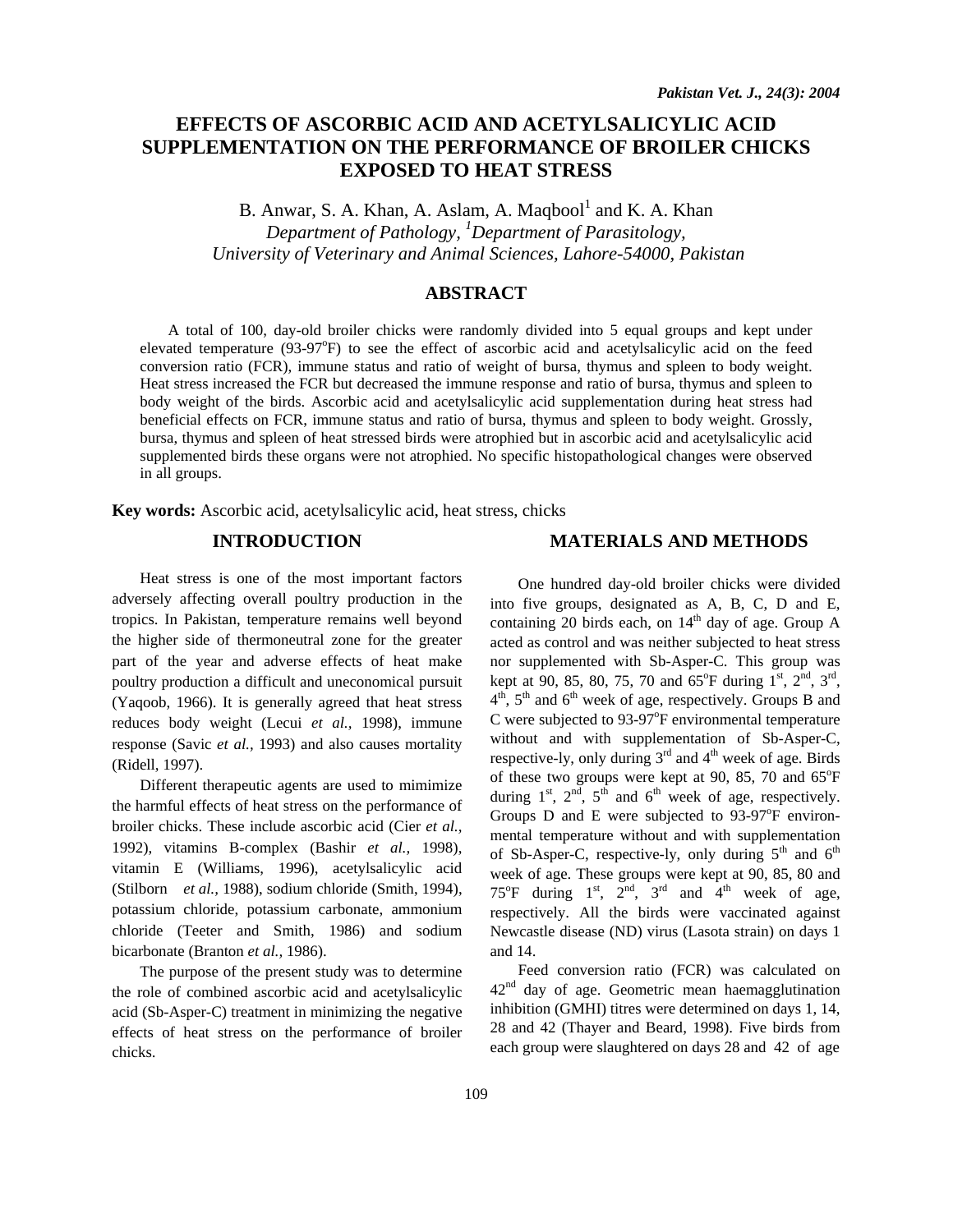for pathological examination of bursa, thymus and spleen. Bursa/body weight ratio (BBWR), thymus/body weight ratio (TBWR) and spleen/body weight ratio (SBWR) were also calculated on days 28 and 42 (Lecui *et al.,* 1998). The data thus collected was analysed statistically applying one-way analysis of variance (Steel and Torrie, 1982).

#### **RESULTS AND DISCUSSION**

In this study, the birds of group A which were not exposed to heat stress had better FCR than birds of groups B, C, D and E which were exposed to heat stress (Table 1). It shows heat stress apparently increased the FCR. This finding is similar to Pardue *et al.* (1985) and Sahota *et al.* (1998), who reported that heat stress increased FCR. On the other hand, Stilborn *et al.* (1988) reported that FCR was not affected by heat stress.

The group C, which was subjected to heat stress and supplemented with Sb-Asper-C only during  $3<sup>rd</sup>$  and  $4<sup>th</sup>$  week of age, had better FCR (1.44) than group B (1.57), which was subjected to heat stress only and was not given any supplementation (Table 1). Similarly, the group E, which was subjected to heat stress and supplemented with Sb-Asper-C only during  $5<sup>th</sup>$  and  $6<sup>th</sup>$ week of age, had better FCR (1.59) than group D (1.90) which was subjected to heat stress only and was not given any supplementation. It appears that improvement in FCR of birds of C and E groups was due to ascorbic acid and acetylsalicylic acid supple-mentation. Our findings are not supported by those of Stilborn *et al.* (1988), who reported that ascorbic acid and acetylsalicylic acid had no beneficial effect on FCR. Sahota *et al.* (1992) and Njokue (1986) reported that ascorbic acid improved FCR. Similarly, Sharma and Bhatti (1998) reported that asprin improved FCR in pullets exposed to heat stress.

The GMHI titre against ND virus on days 28 and 42 of group A, which was not exposed to heat stress, was higher than groups B, C, D and E, which were exposed to heat stress (Table 1). It indicates that heat stress reduced the immune response, which is supported by Mikec (1990) and Savic *et al.* (1993). However, Muneer *et al.* (1998) reported that at high temperature immune response of broiler chickens was increased.

On days 28 and 42, the GMHI titre of group C, which was subjected to heat stress and supplemented with Sb-Asper-C only during  $3<sup>rd</sup>$  and  $4<sup>th</sup>$  weeks of age, was higher ( $p<0.05$ ) than group B which was subjected to heat stress only (Table 1). Similarly, GMHI titre of group E, which was subjected to heat stress along with Sb-Asper-C supplementation during  $5<sup>th</sup>$  and  $6<sup>th</sup>$  weeks of age, was higher ( $p<0.05$ ) than group D which was subjected to heat stress only. This higher GMHI titre was probably due to supplementation of ascorbic acid and acetylsalicylic acid. These finding are similar to those of Tuekam *et al.* (1994), who observed a positive correlation between antibody titre and ascorbic acid supplementation.

On day 28, the mean value of BBWR of group B, which was exposed to heat stress, was significantly lower ( $P \le 0.05$ ) than group A that was not exposed to heat stress (Table 2). The differences in BBWR among all other groups were non-significant. On day 28, there was no difference in TBWR and SBWR among birds of five groups (Table 2). Guyton and Hall (1997) also reported that heat stress increased cortisol secretion, which in turn caused atrophy of lymphoid tissue.

The mean SBWR of group D was not significantly different form group A on day 28 but it was significantly lower than group A on day 42 due to atrophy of spleen. This might be due to more predisposition of spleen to heat stress during  $5<sup>th</sup>$  and  $6<sup>th</sup>$  week of age. On day 42, the mean value of TBWR of group D, which was exposed to heat stress, was significantly lower  $(P<0.05)$  than group A, which was not exposed to heat stress (Table 2). This finding is similar to that of Lecui *et al.* (1998). On the other hand, Muneer *et al.* (1998) reported that mean thymic weight was increased at high temperatures.

These results indicate that on day 28, only the bursa of group B, while on day 42, only the thymus and spleen of group D showed atrophy. The bursa of all other groups was normal in size. No change in colour

**Table 1: Feed conversion ratio (FCR) and geometric mean haemagglutination inhibition (GMHI) titre against Newcastle disease virus in birds of five groups** 

| aav agamot non oasao arsoaso yn as in biras or nyo groups |            |                           |                  |                   |                   |  |  |  |  |
|-----------------------------------------------------------|------------|---------------------------|------------------|-------------------|-------------------|--|--|--|--|
| <b>Groups</b>                                             | <b>FCR</b> | GMHI titre (log 2) on day |                  |                   |                   |  |  |  |  |
|                                                           | on day 42  |                           | 14               | 28                | 42                |  |  |  |  |
|                                                           | 1.40       | 5.25 <sup>a</sup>         | 7.0              | $7.38^{\rm a}$    | 4.75              |  |  |  |  |
|                                                           | 1.57       | $5.25^{a}$                | $7.0^{\,\rm a}$  | 5.25 $^{b}$       | 3.88 <sup>b</sup> |  |  |  |  |
|                                                           | 1.44       | $5.25^{a}$                | $7.0^{\,\rm a}$  | 6.38 <sup>c</sup> | 4.13 <sup>a</sup> |  |  |  |  |
|                                                           | 1.90       | $5.25^{a}$                | $7.0\degree$     | 7.31 <sup>d</sup> | 2.50 <sup>c</sup> |  |  |  |  |
|                                                           | 1.59       | 5.25 <sup>a</sup>         | 7 በ <sup>a</sup> | $7.35^{a}$        | $3.00^\circ$      |  |  |  |  |

Mean values having different superscripts within a column differ significantly (P<0.05).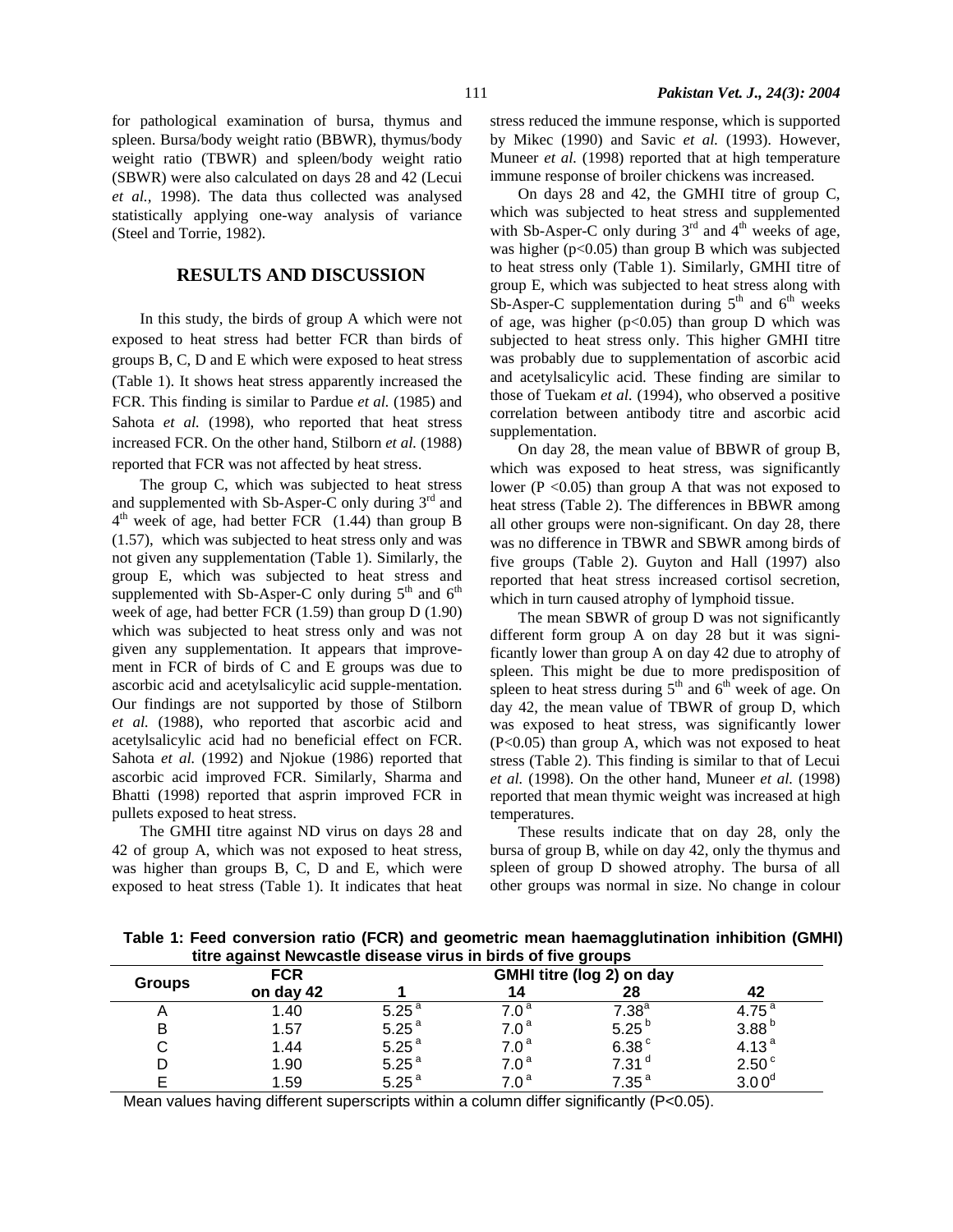| -- 0<br>- - - -<br>- - - |              |                   |                   |                             |                   |                   |  |  |
|--------------------------|--------------|-------------------|-------------------|-----------------------------|-------------------|-------------------|--|--|
| Day                      | Organs       | <b>Group A</b>    | <b>Group B</b>    | Group C                     | <b>Group D</b>    | <b>Group E</b>    |  |  |
| 28                       | <b>Bursa</b> | $1.512^a \pm$     | $0.995^{\circ}$ ± | $1.30\overline{7^{ab} \pm}$ | $1.505^a \pm$     | $1.508^{\circ}$ ± |  |  |
|                          |              | 0.145             | 0.086             | 0.204                       | 0.145             | 0.145             |  |  |
|                          | Thymus       | $3.467^{\circ}$ ± | $2.989^{a}$ ±     | $3.056^a \pm$               | $3.458^{\circ}$ ± | $3.463^{\circ}$ ± |  |  |
|                          |              | 0.497             | 0.309             | 0.338                       | 0.499             | 0.498             |  |  |
|                          | Spleen       | $0.698^{\circ}$ ± | $0.517^a \pm$     | $0.548^{\circ}$ ±           | $0.692^a \pm$     | $0.695^{\circ}$ ± |  |  |
|                          |              | 0.054             | 0.055             | 0.106                       | 0.056             | 0.055             |  |  |
| 42                       | <b>Bursa</b> | $0.597^a \pm$     | $0.488^{\circ}$ ± | $0.536^{\circ}$ ±           | $0.306^a \pm$     | $0.419^a \pm$     |  |  |
|                          |              | 0.136             | 0.071             | 0.046                       | 0.073             | 0.110             |  |  |
|                          | Thymus       | $1.902^a \pm$     | $1.573^{a}$ ±     | 1.737 $^a$ ±                | $0.778^{\circ}$ ± | 1.351 $^{ab}$ ±   |  |  |
|                          |              | 0.174             | 0.236             | 0.231                       | 0.064             | 0.246             |  |  |
|                          | Spleen       | $0.829^a \pm$     | $0.709^a \pm$     | $0.780^{\circ}$ ±           | $0.399^{b}$ ±     | $0.648^{ab}$ ±    |  |  |
|                          |              | 0.102             | 0.107             | 0.066                       | 0.103             | 0.101             |  |  |

 **Table 2: Mean (+ S E) organ:body weight ratio on days 28 and 42 in birds of five groups** 

Mean values bearing different superscripts within a row differ significantly (P<0.05).

and consistency was seen. There were no haemorrhages and congestion in bursa, thymus and spleen of any group.

No histological changes were observed in bursa and spleen of any group on day 28 or 42. On the other hand, Shubai *et al.* (1999) observed oedema, atrophy and necrosis on microscopic examination of bursa and spleen of heat stressed chickens. On day 28 and 42, no histological changes were observed in thymus. Similarly, Shubai et al. (1999) observed no histopathological change in thymus of heat stressed birds.

This study indicated that ascorbic acid and acetylsalicylic acid (Sb-Asper-C) supplementation during heat stress had beneficial effects on FCR, serum antibody development and ratio of weight of bursa, thymus and spleen to body weight of heat-stressed birds. It is concluded from this experiment that the Sb-Asper-C (containing ascorbic acid and acetylsalicylic acid) has expressed itself as an anti-heat stressor and an immunopotentiating agent under heat stress conditions in broiler chicks.

#### **REFERENCES**

- Bashir, I.N., M.A. Muneer, M.A. Saeed, A. Raza and F.K. Raza, 1998. Immunomodulatry effects of water soluble vitamins on heat stressed broiler chickens. Indian J. Anim. Nutr., 15(1): 11-17.
- Branton, S.L., F. N. Reece and J.W. Deaton, 1986. Use of ammonium chloride and sodium bicarbonate in acute heat exposure of broilers. Poultry Sci., 65(9): 1659-1663.
- Cier, D., Y. Rimsky, N. Rand, O. Polishuk, N. Gur, A.B. Shoshan, Y. Frish and A.B. Moshe, 1992. The effect of supplementing ascorbic acid on broiler performance under summer conditions. Proc. 19<sup>th</sup>

World Poultry Cong. Amsterdam, Netherlands, September 19-24, 1: 586-589.

- Guyton, A.C. and J.E. Hall, 1997. Textbook of Medical Physiology,  $9<sup>th</sup>$  Ed., W.B. Saunders Co. Philadelphia, USA, pp: 962-965.
- Lecui, Z., L. Sinhua, W. Shubo, H. Sinzheng and L. Yongqing, 1998. Study on the effects of heat stress on the morphology of immune organs of broilers. Chinese J. Vet. Med., 24(7): 24-25.
- Mikec, M., 1990. Effect of chronic heat stress on the immune response to Newcastle disease and the productivity of light hybrid laying hens. Vet. Arhiv, 60(3): 117-130.
- Muneer, M.A., K.M. Chaudhry, A. Noori and M. Rabbani, 1998. Effect of various temperatures on immune response of broiler chickens. Pakistan J. Livestock Res., 8(1-4): 40-44.
- Njokue, P.C., 1986. Effect of dietary ascorbic acid supplementation of broiler chickens in a tropical environment. Anim. Feed Tech., 16: 17-24.
- Pardue, S.L., J.P. Thaxton and J. Brake, 1985. Influence of supplemental ascorbic acid on broiler performance following exposure to high temperature. Poultry Sci., 64(7): 1334-1338.
- Ridell, C., 1997. Developmental, metabolic and other non-infectious disorders. In: Diseases of Poultry, 10<sup>th</sup> Ed., Iowa State Univ. Press, Ames, Iowa, USA, pp: 914.
- Sahota, A.W., M.F. Ullah, A.H. Gillani and M.D. Ahmad, 1992. Effect of ascorbic acid supplementation on the performance of Lyallpur Silver Black and White Leghorn chicks exposed to heat stress. Pakistan Vet. J., 12(1): 28-31.
- Sahota, A.W., A.H. Gillani and M.F. Ullah, 1998. Comparative study on growth performance and body temperatures of Lyallpur Silver Black and